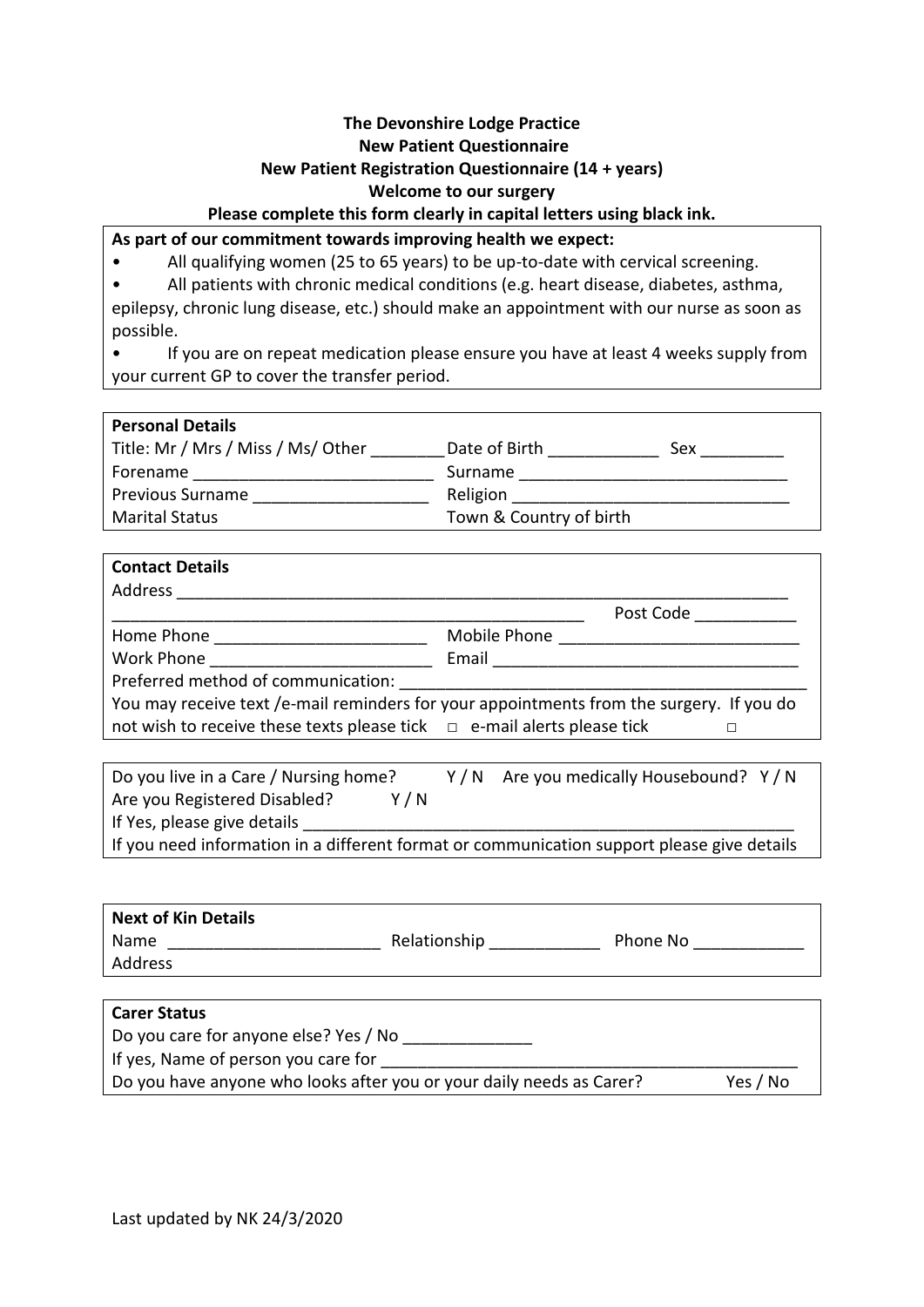| <b>General Health</b>                                                 |          |                        |          |       |
|-----------------------------------------------------------------------|----------|------------------------|----------|-------|
| Height                                                                | Weight   |                        |          |       |
| Do you smoke? Yes / No                                                | If yes   | Cigarette              | Pipe     | Other |
| How many / much per day?                                              |          |                        |          |       |
| Are you an ex-smoker?                                                 | Yes / No | When did you stop?     |          |       |
| How many did you smoke per day?                                       |          |                        |          |       |
| Do you have any special dietary requirements? Yes / No Please specify |          |                        |          |       |
| Exercise level:<br><b>None</b>                                        | Light    | Moderate               | Vigorous |       |
| Number of hours/week:                                                 |          | What form of Exercise: |          |       |

### **Immunisation**

Allergies

List any drugs, plasters, food, animals, etc. Please give details

Date of last Tetanus

Any other immunisation

The practice is offering TB screening please ask the practice to see if you are in this priority group.

\_\_\_\_\_\_\_\_\_\_\_\_\_\_\_\_\_\_\_\_\_\_\_\_\_\_\_\_\_\_\_\_\_\_\_\_\_\_\_\_\_\_\_\_\_\_\_\_\_\_\_\_\_\_\_\_\_\_\_\_\_\_\_\_\_\_\_\_\_\_\_\_\_\_\_

\_\_\_\_\_\_\_\_\_\_\_\_\_\_\_\_\_\_\_\_\_\_\_\_\_\_\_\_\_\_\_\_\_\_\_\_\_\_\_\_\_\_\_\_\_\_\_\_\_\_\_\_\_\_\_\_\_\_\_\_\_\_\_\_\_\_\_\_\_\_\_\_\_\_

\_\_\_\_\_\_\_\_\_\_\_\_\_\_\_\_\_\_\_\_\_\_\_\_\_\_\_\_\_\_\_\_\_\_\_\_\_\_\_\_\_\_\_\_\_\_\_\_\_\_\_\_\_\_\_\_\_\_\_\_\_\_\_\_\_\_\_\_\_\_\_\_\_\_\_

### **Past & Present Medical History**

Please give details of any chronic medical condition, hospital treatment, accidents, and special investigations Condition

Month / Year

## **Medication**

Please list below all Medication you are currently taking or Attach a copy of your Repeat Prescription Request Form (Please ensure you have enough supply for the interim period) Name Strength

Dose

## **The Electronic Prescription Service (EPS) is an NHS service.**

Are you registered for EPS? Yes / No

If Yes, please amend your nominated pharmacy accordingly

If you wish to have further details or an application form, please contact our Prescription Desk once fully registered.

# For Office Use Only Medication checked and approved for entry on Patient's Medical Records □ Doctor's signature Date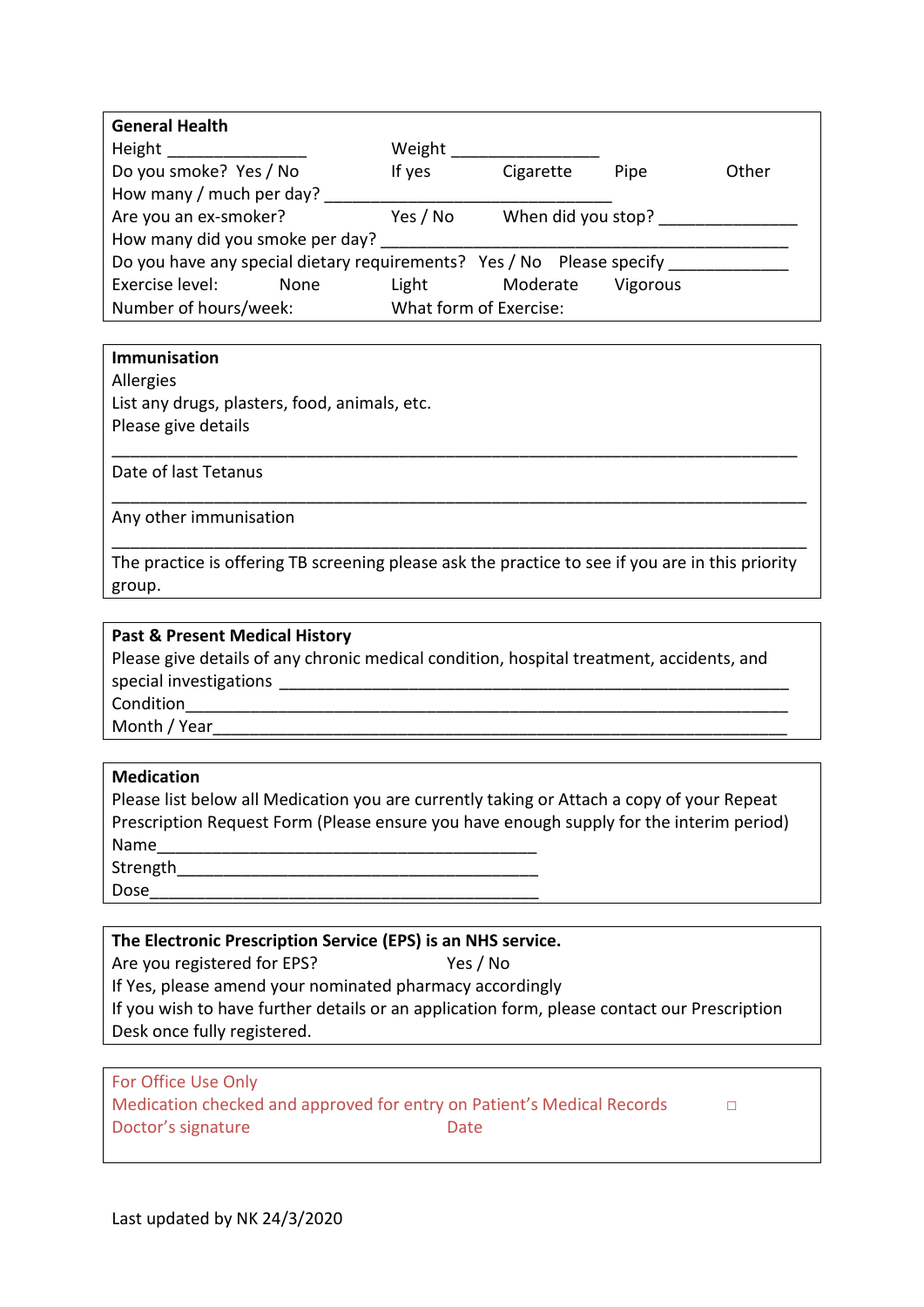| <b>Family History</b> |          |                                                                                |
|-----------------------|----------|--------------------------------------------------------------------------------|
|                       |          | Is there any of the following in your family (father, mother, brother, sister) |
| Condition             | Yes / No | <b>Which Family Member</b>                                                     |
| <b>Diabetes</b>       |          |                                                                                |
| Hypertension          |          |                                                                                |
|                       |          | Heart disease before age 60 (Heart Attack, Angina)                             |
| <b>Stroke</b>         |          |                                                                                |
| Epilepsy              |          |                                                                                |
| Any other             |          |                                                                                |

| <b>For Female Patients Only</b>                     |             |          |        |
|-----------------------------------------------------|-------------|----------|--------|
| Have you had a cervical smear?                      |             | Yes / No |        |
| If Yes, When was it last done?                      |             | Result   |        |
| Where was it done?                                  | Previous GP | Other    | Abroad |
| If outside UK, please provide a copy of the result. |             |          |        |
| Have you Contraception needs                        |             | Yes / No |        |
| If Yes, Current method                              |             |          |        |
| Have you had a Hysterectomy?                        |             | Yes / No | Date   |
|                                                     |             |          |        |

Alcohol Intake Questionnaire

- 1. How often do you have a drink containing alcohol?
- □ 0 Never
- □ 1 Monthly or less
- □ 2 Two/Four times per month
- □ 3 Two/Three times per week
- □ 4 Four or more times per week
- 2. How many drinks containing alcohol do you have on a typical day?
- □ 0 None/One or Two
- □ 1 Three or Four
- □ 2 Five or Six
- □ 3 Seven or Eight
- □ 4 Ten or more
- 3. How often do you have Six or more drinks on one occasion?
- □ 0 Never
- □ 1 Less than monthly
- □ 2 Monthly
- □ 3 Weekly
- □ 4 Daily or almost daily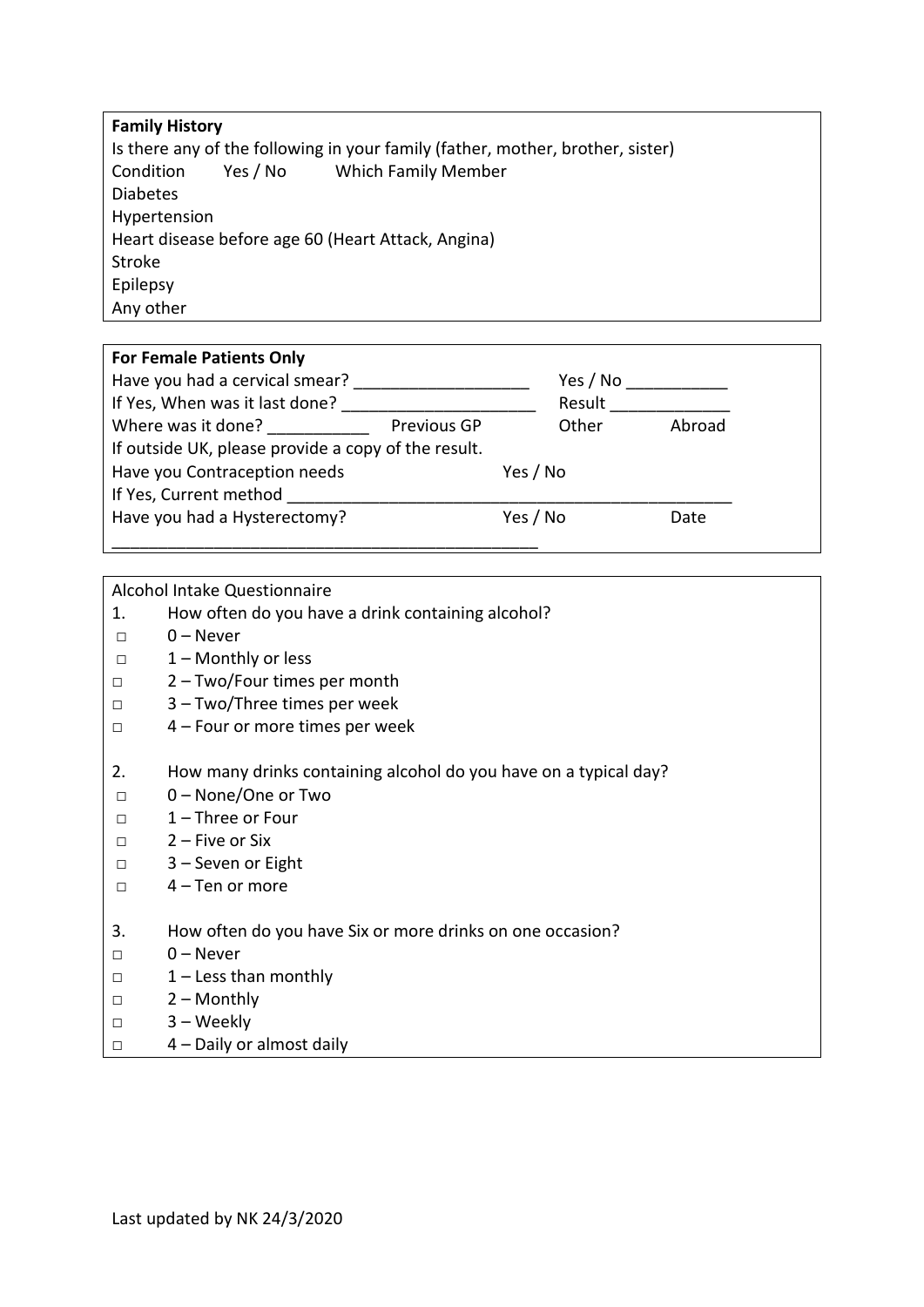### Ethnic Group - 16+1 codes

What is your ethnic group? Choose ONE section from A to E, then tick the appropriate box to indicate your ethnic group.

### A: White

**British** Irish Any other White background (please write in)

### **B: Mixed**

- White & Black Caribbean
- White & Black African
- White & Asian
- Any other mixed background (please write in)

### C: Asian or Asian British

- Indian
- Pakistani
- Bangladeshi
- Any other Asian background (please write in)

# D: Black or Black British

- Caribbean African
- 
- $\overline{\phantom{a}}$  Any other Black background (please write in)

#### E: Chinese or other ethnic group

Chinese

Any other (please write in)

Not Stated